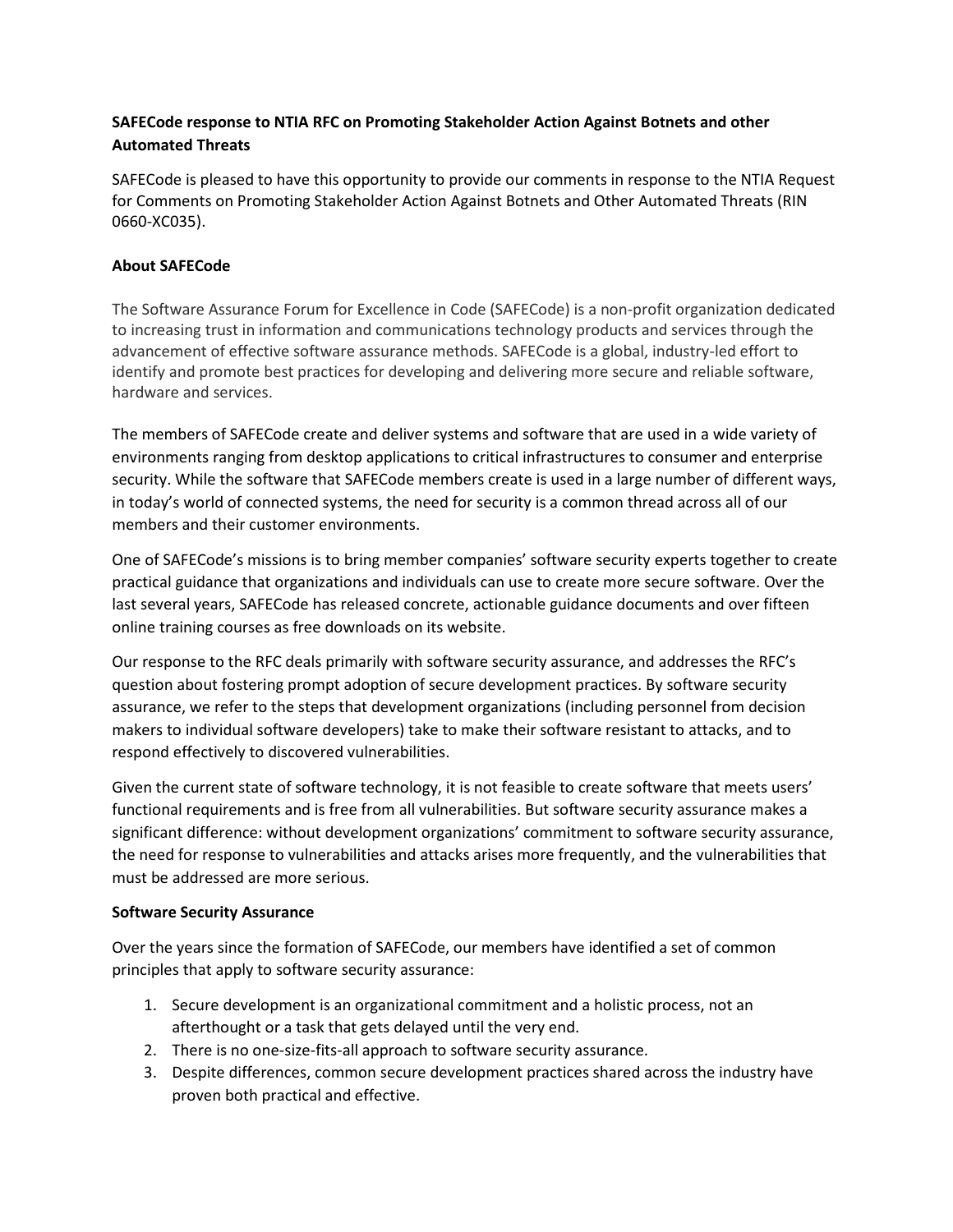- 4. Providing transparency of software assurance processes and practices helps customers and other key stakeholders manage risk effectively.
- 5. Sharing information about processes and practices supports developers' efforts to advance software security assurance and positively impacts the security and reliability of the technology ecosystem.
- 6. Software security assurance should become a part of any software engineering education program – it should not be confined to education of security specialists.

We believe that the government should make it clear that secure development is expected of suppliers of systems that will be connected to the Internet. In some cases, for example applications in critical infrastructures or national security systems, it may be appropriate for government to mandate secure development and to require attestation or certification of conformance with international consensus standards. In response to such an expectation or requirement, individual development organizations will need to establish their own software security assurance processes, and consistent with the second principle listed above, those processes will vary from organization to organization as a function of specific products, technologies, and development processes. However, any effective secure development process has these common attributes:

- 1. It reflects the application of software security best practices such as those identified in SAFECode's "Fundamental Pract[i](#page-3-0)ces for Secure Software Development, 2<sup>nd</sup> Edition"<sup>i</sup>.
- 2. As mentioned above, the specific practices applied by a development organization are tailored to its specific products, technologies, and development processes.
- 3. The secure development process is reflected in delivered software. For example, the development organization uses tools that constrain the kinds of software code that it produces, and that find potential security vulnerabilities that the organization then remedies before it delivers software to customers.
- 4. The secure development process is continually improved in response to the discovery of software vulnerabilities. The development organization not only fixes specific vulnerabilities, it also updates its processes, tools, and developer training so that similar vulnerabilities do not occur in other software that it delivers to customers.

While large organizations, such as many of the members of SAFECode, can be expected to create and sustain secure development processes tailored to their needs, smaller organizations should be expected to take advantage of free guidance documents, such as those released by SAFECode, in creating their secure development processes. Such organizations can also use commercial, free, or open source tools that help ensure the security of software during development. There may be a need for a "lightweight" software security assurance process that smaller organizations that develop low-risk products of limited functionality can apply, but it is unclear how to distinguish the organizations and functionality where such a process would be appropriate. SAFECode would be willing to work with NIST and other industry organizations to help clarify such distinctions and create an appropriate process.

# **Assessing a Software Security Assurance Process**

Given the wide variation in technology products and development processes, customers and regulators may ask how they can determine whether a particular development organization is actually implementing an effective software security assurance process. Such a determination may be especially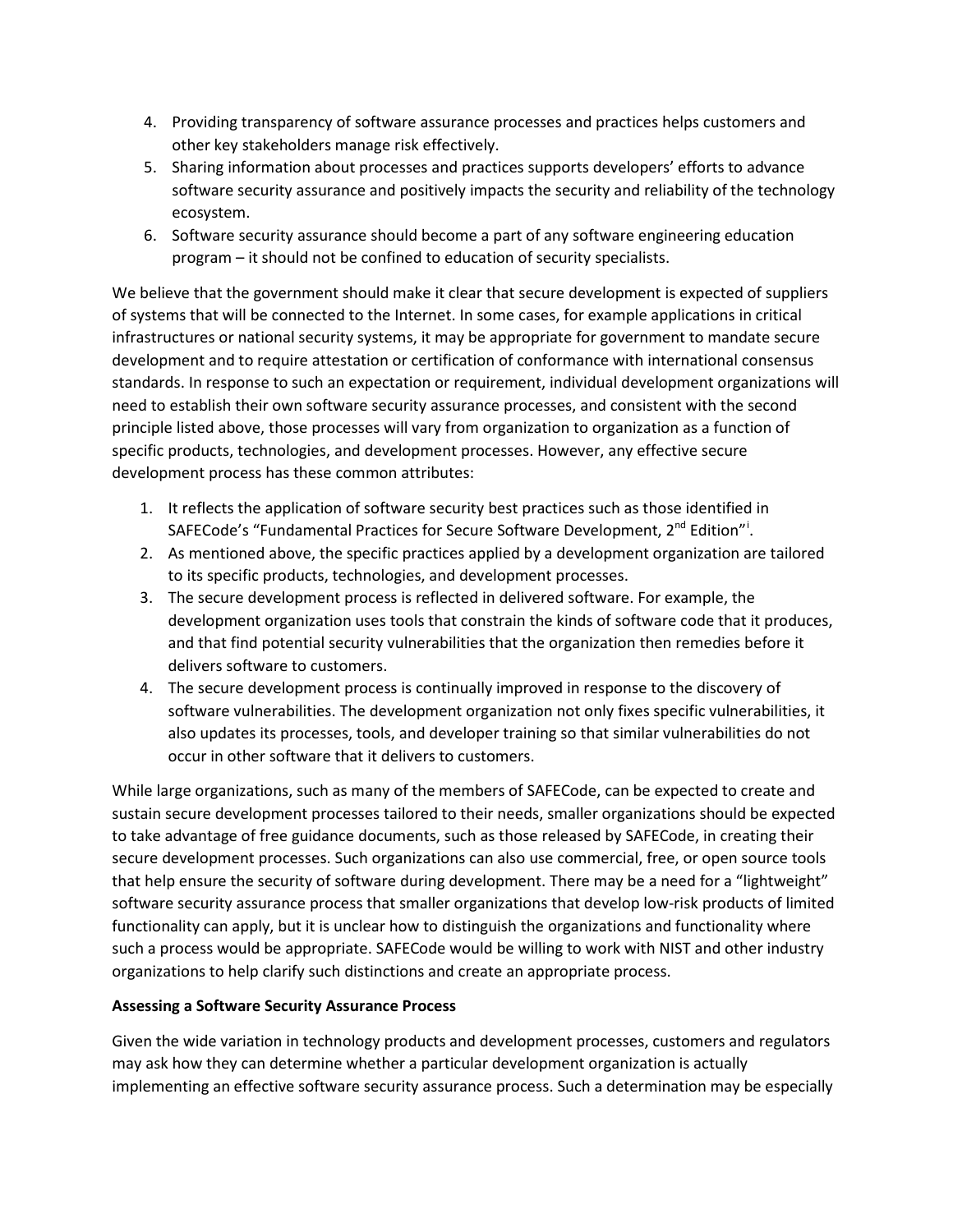challenging for consumers who lack the technical sophistication – or interest – to delve into a development organization's process.

Technically sophisticated customers or government agencies may wish to apply the guidance in SAFECode's "Principles of Software Assurance Assessment"<sup>"</sup>. This guide points out that organizations that implement secure development processes will be likely to release documentation describing those processes, and that customers should be able to determine whether the process described reflects the common attributes summarized above.

An emerging ISO Standard, ISO 27034 will provide a basis for independent certification of conformance with software security assurance best practices in the future. While the ISO 27034 conformance framework is not yet in place, a developer's attestation to conformance should carry some weight (see the discussion of government's role below).

A series of standards, technical reports, and related information released as ISA/IEC-62443 define procedures for implementing electronically secure Industrial Automation and Control Systems (IACS). These standards apply to asset owners, system integrators, security practitioners, and control systems manufacturers responsible for manufacturing, designing, implementing, or managing IACS. As IACS become interconnected and connected to the Internet, this guidance helps to ensure that parties involved in the supply chain and life cycle of a system work together to make and keep the systems secure.

Security testing tools and independent penetration testing may be beneficial, though both the conduct of such tests and the developers' responses to "false positives" from testing tools can be costly, and the tests themselves provide at best an imperfect assessment of products' security. It is not possible to "test security into" a product that has not been developed using a secure development process, but security testing (which is not the same as general functional testing) can identify specific security vulnerabilities, and the results of security testing can give an indication that a security assurance process has been used by showing the absence of repeated instances of common developer errors. The emerging work of the Cyber Independent Testing Laboratory (Cyber ITL)<sup>[iii](#page-3-2)</sup> is promising, though not yet demonstrated at scale.

#### **Using and Updating Software**

Even if software is created using a mature and effective security assurance process, its security in use depends on the choices and actions of system integrators, administrators, and end users. These stakeholders play an important role in configuring software, managing security options, and making security-related decisions on a day-to-day basis.

One critical responsibility that is shared among developers, integrators, administrators, and end users has to do with updating. As we mentioned above, the experience of SAFECode members, and the industry in general, has demonstrated that it is not possible to achieve perfect security in software that is of size and complexity sufficient to meet the needs of real-world users. Thus, software must incorporate mechanisms to allow the application of security updates. Most software developers recognize this fact and provide a secure mechanism for installation of updates. Guidance to users should strongly discourage the use of software that cannot be updated.

It is important to be able to update all of the software components that may be incorporated in a product. For example, if a software application uses operating system software in a way that the